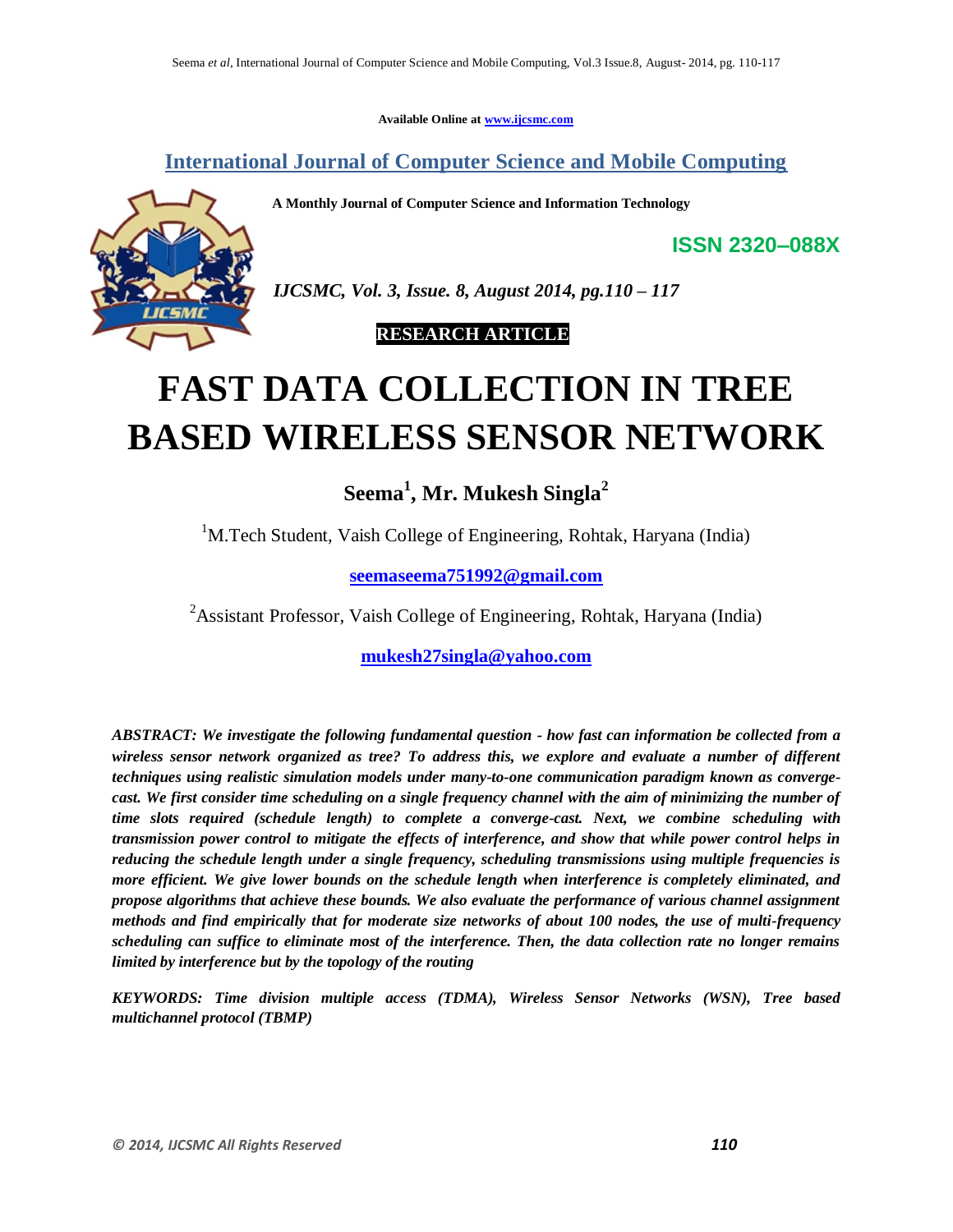### **INTRODUCTION**

*A wireless sensor network (WSN)* consists of spatially distributed autonomous sensors to monitor physical or environmental conditions to cooperatively pass their data through the network to a main location. The development of wireless sensor networks was motivated by military applications such as battlefield surveillance, today such networks are used in many industrial and consumer applications, such as industrial process monitoring, control, and machine health monitoring. The WSN is built of nodes from a few to several hundreds or even thousands, where in each node is connected to one (or sometimes several) sensors.



**Figure 1: wireless sensor network architecture**

Converge-cast ,namely, the collection of data from a set of sensors toward a common sink over a tree -based routing topology, is a fundamental operation in wireless sensors networks .In many applications ,it is crucial to provide a guarantee on the delivery time as well as increase the rate of such data collection. For instance, in safety and mission-critical applications where sensor nodes are deployed to detect oil/gas leak structural damage, the actuators and controllers need to receive data from all the sensors within a specific deadline, failure of which lead to unpredictable and catastrophic events. This falls under the category of one shot data collection .On the other hand applications such as permafrosting monitoring require periodic and fast data delivery over long periods of time, which falls under the category of continuous data collection.

We study two types of data collection: 1) aggregated converge- cast where packets are aggregated at each hop, and 2) raw data converge-cast where packets are individually relayed toward the sink. For periodic traffic it is well known that contention free medium access control (MAC)protocols such as Time Division Multiple access (TDMA)are better fit for fast data collection, since they can eliminate collisions and retransmissions and provide guarantee on the completion time. In this work we consider a TDMA framework and design polynomial-time heuristics to minimize the schedule length for both type of converge-cast.

We study aggregated converge cast in the context of periodic data collection where each source node generates a packet at the beginning of every frame, and raw data converge cast for one shot data collection where each node has only one packet to send. We assume that size of each packet is constant. Our goal is to deliver these packets to the sink over the routing tree as fast as possible .More specifically , we aim to schedule the edges ET of T using a minimum number of time slots while respecting the following constraints :

1. Adjacency constraint : Two edges cannot be scheduled in the same time slot if they are adjacent to each other. This constraint is due to the half-duplex transceiver on each node which prevents it from simultaneous transmission and reception .

2. Interfering constraint : The interfering constraint depends on the choice of the interference model. In the protocol Model, two edges cannot be scheduled simultaneously if they are at 2-hop distance of each other. In the physical model, an edge cannot be scheduled if the SINR at receiver is not greater than threshold value,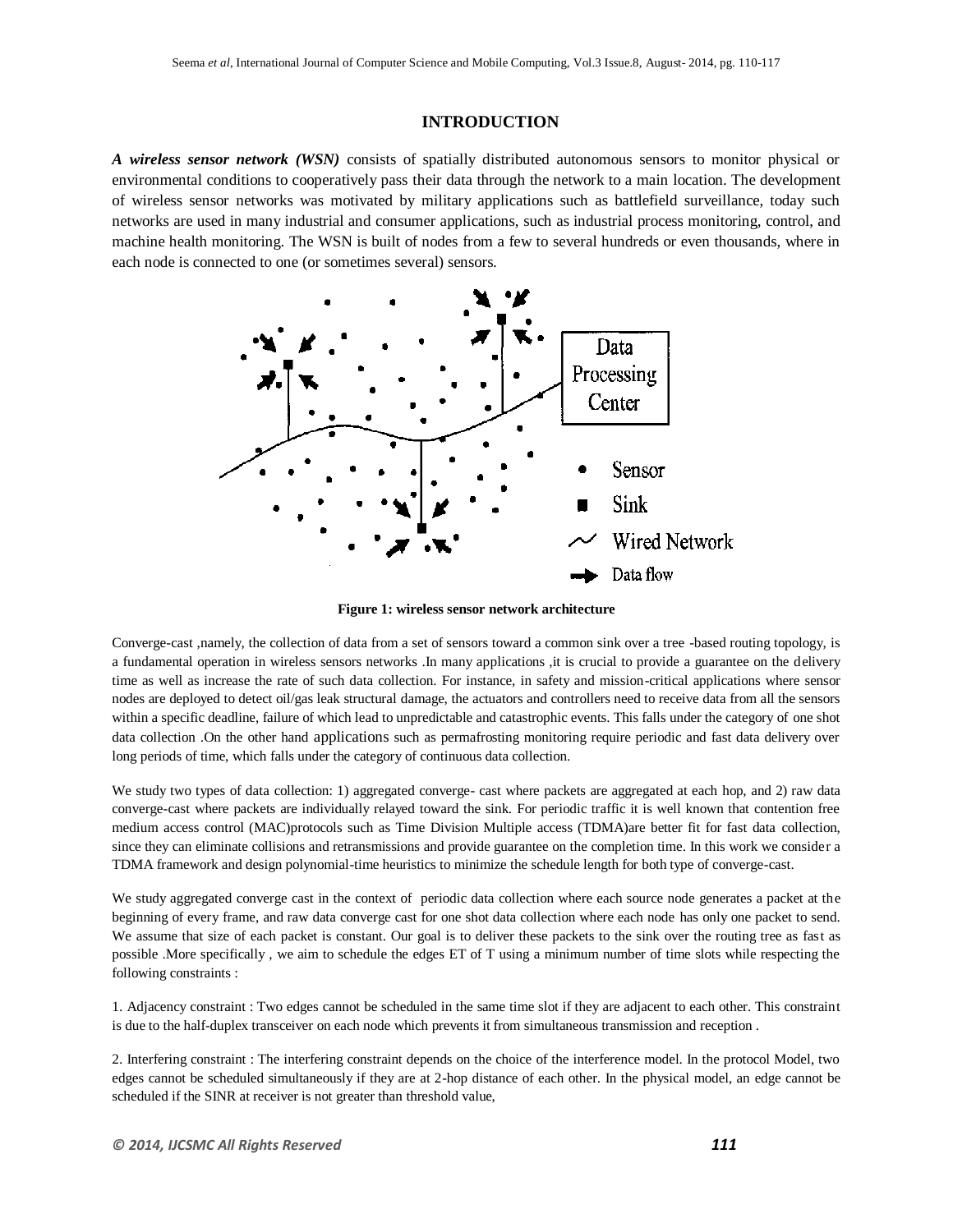#### **TDMA Scheduling of converge cast**

#### **1.** Periodic converge cast:

we consider the scheduling problem where packets are aggregated. Data aggregation is a commonly used technique in WSN that can eliminate redundancy and minimize the number of transmissions, thus saving energy and improving network lifetime

We first consider aggregated convergecast when all the interfering links are eliminated by using transmission power control or multiple frequencies. Although the problem of minimizing the schedule length is NP-complete on general graphs, we show in the following that once interference is eliminated, the problem reduces to 1 on a tree, and can be solved in polynomial time. To this end, we first give a lower bound on the schedule length, and then propose a time slot assignment scheme that achieves the bound.

Theorem 1: If all the interfering links are eliminated, the schedule length for aggregated converge cast is lower bounded by d(T), where T is the maximum node degree in the routing tree  $d(T)$ .

**2.** One Shot Raw Data Converge cast :

In this section, we consider one-shot data collection where every sensor reading is equally important, and so aggregation may not be desirable or even possible. Thus, each of the packets has to be individually scheduled at each hop en route to the sink. Here the edges could be scheduled multiple times and there is no pipelining.

We now describe a time slot assignment scheme called Local-Time Slot Assignment, which is run locally by each node at every time slot. The key idea is to: 1) schedule transmissions in parallel along multiple branches of the tree, and 2) keep the sink busy in receiving packets for as many time slots as possible. Because the sink can receive from the root of at most one top-sub tree in any time slot, we need to decide which top-sub tree should be made active. We assume that the sink is aware of the number of nodes in each top-sub tree. Each source node maintains a buffer and its associated state, which can be either full or empty depending on whether it contains a packet or not. Our algorithm does not require any of the nodes to store more than one packet in their buffer at any time. We initialize all the buffers as full, and assume that the sink's buffer is always full for the ease of explanation.



Figure. 2 Raw-data converge cast using algorithm Local-Time slot Assignment: (a) Schedule length of 7 when all the interfering links are removed. (b) Schedule length of 10 when the interfering links are present.

Theorem 2: If all the interfering links are eliminated, the schedule length for one-shot raw-data converge-cast is lower bounded by max( $2n_k -1$ , N), where  $n_k$  is the maximum number of nodes in any top sub-tree of the routing tree, and N is the number of sources in the network

#### **EXISTING SYSTEM**

One of the most well-known suboptimal scheduling policy is the Greedy Maximal Scheduling (GMS) policy or Longest Queue First (LQF) policy. GMS schedules links in decreasing order of the queue length conforming to interference constraints. It has been known to achieve an efficiency ratio of 1/2 under the 1-hop interference model, where the efficiency ratio is defined as the largest fraction of the optimal capacity region that the scheduling policy can support. GMS is an important scheduling policy because it has a good provable performance bound superior to many distributed scheduling policies and it empirically achieves the same performance as throughput-optimal scheduling in a variety of network settings. For practical implementation in multi hop wireless networks, GMS has been realized as a distributed algorithm. However, these algorithms are quite complex to ensure the precise queue length ordering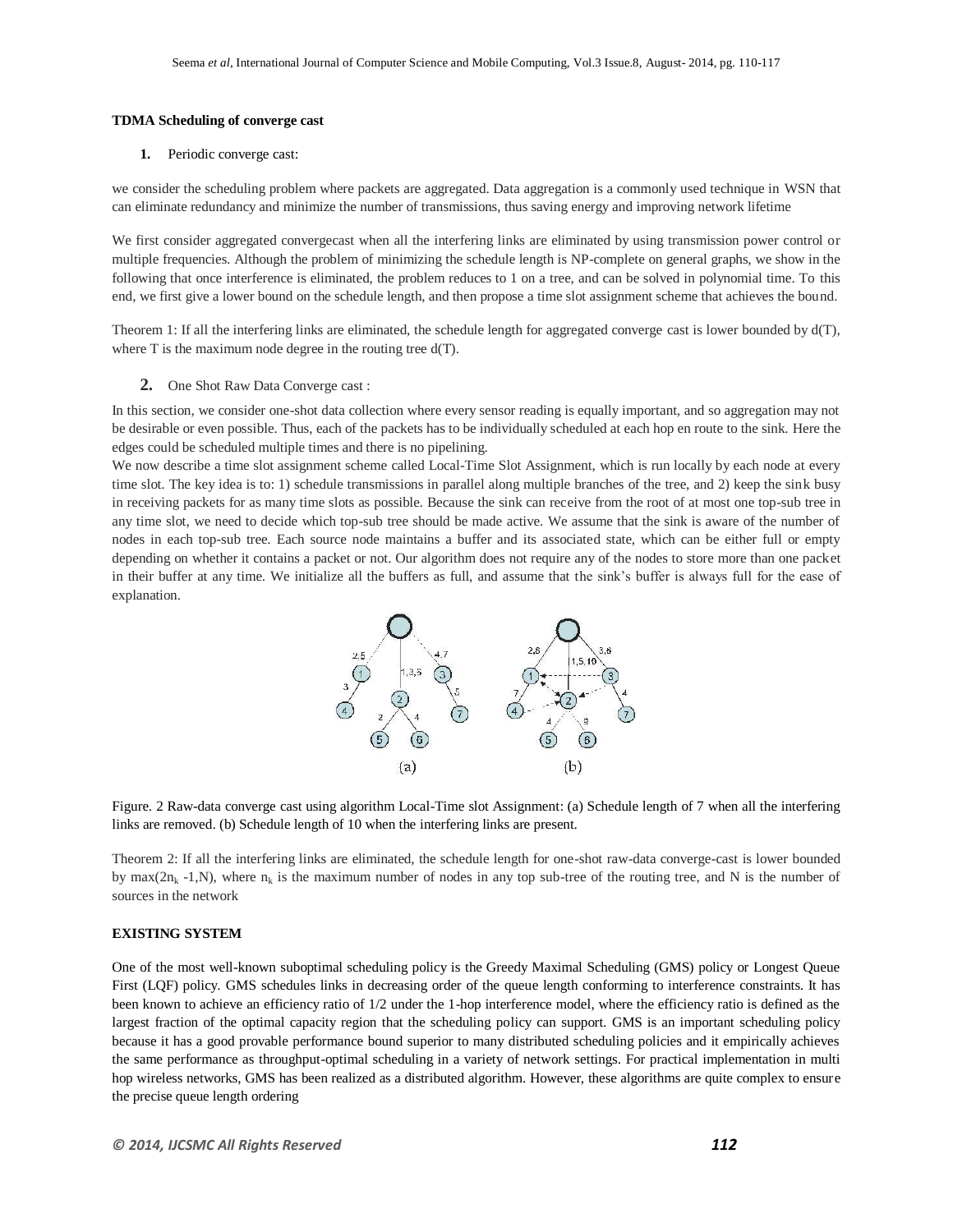#### **DISADVANTAGES**

- Getting delay in packet delivery.
- These algorithms are quite complex to ensure the precise queue length ordering of links. .
- overhead for message exchanges

### **PROPOSED SYSTEM**

In proposed system, we have used the distance formula to find minimum distance from source node .By using formula, we get to know which neighbour node is at minimum hop distance from source node ,

DISTANCE FORMULA: Given two points  $(x1,y1)$  and  $(x2,y2)$  distance between the points is given by the formula

$$
d = \sqrt{(x_2 - x_1)^2 + (y_2 - y_1)^2}
$$

First ,we will calculate the distances from source node to all neighbour nodes ,whose distance is minimum , that will be chosen for sending the data. With the help of transmission power control and multichannel scheduling ,data can be sent to destination node as soon as possible. Fast data collection with the goal to minimize the schedule length for aggregated converge cast has been studied by us in we experimentally investigated the impact of transmission power control and multiple frequency channels on the schedule length Our present work is different from the above in that we evaluate transmission power control under realistic settings and compute lower bounds on the schedule length for tree networks with algorithms to achieve these bounds. We also compare the efficiency of different channel assignment methods and interference models, and propose schemes for constructing specific routing tree topologies that enhance the data collection rate for both aggregated and raw-data converge cast.

ROLE OF CLUSTERS : Naturally ,grouping sensor nodes into clusters has been widely adopted to satisfy the above scalability objective and generally achieve high energy efficiency and prolong network lifetime in large-scale WSN environments. The corresponding hierarchical routing and data gathering protocols imply cluster-based organization of the sensor nodes in order that data fusion and aggregation are possible, thus leading to significant energy savings. In the hierarchical network structure each cluster has a leader, which is also called the cluster head (CH) and usually performs the special tasks referred above (fusion and aggregation), and several common sensor nodes(SN)as members. The cluster formation process eventually leads to a two-level hierarchy where the CH nodes form the higher level and the cluster-member nodes form the lower level. The sensor nodes periodically transmit their data to the corresponding CH nodes.

#### Impact of Transmission Power Control:

In wireless networks, excessive interference can be eliminated by using transmission power control i.e., by transmitting signals with just enough power instead of maximum power. To this end, we evaluate the impact of transmission power control on fast data collection using discrete power levels. The goal is to find a TDMA schedule that can support as many transmissions as possible in every time slot. It has two phases: 1) scheduling and 2) power control that are executed at every time slot. First, the scheduling phase searches for a valid transmission schedule, i.e., largest subset of nodes, where no node is to transmit and receive simultaneously, or to receive from multiple nodes simultaneously. Then, in the given valid schedule, the power control phase iteratively searches for an admissible schedule with power levels chosen to satisfy all the interfering constraints. In each iteration, the scheduler adjusts the power levels depending on the current RSSI at the receiver and the SINR threshold. According to this rule, if a node transmits with a power level higher than what is required by the threshold value, it should decrease its power and if it is below the threshold, it should increase its transmission power, within the available range of power levels on the radio. If all the nodes meet the interfering constraint, the algorithm proceeds with the schedule calculation for the next time slot. On the other hand, if the maximum number of iterations is reached and there are nodes which cannot meet the interfering constraint, the algorithm excludes the link with minimum SINR from the schedule and restarts the iterations with the new subset of nodes. The power control phase is repeated until an admissible transmission scenario is found.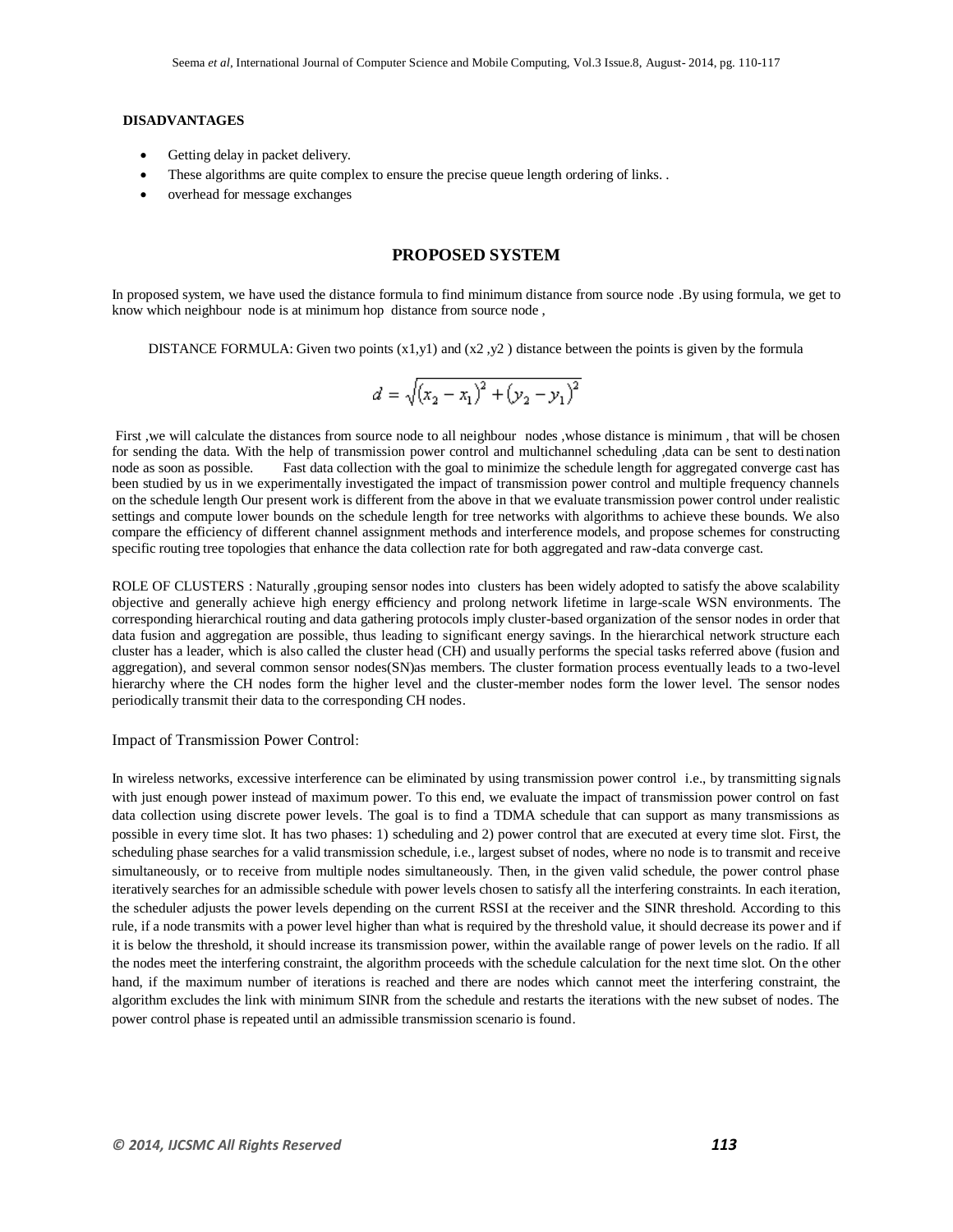## Multichannel Scheduling :

Multichannel communication is an efficient method to eliminate interference by enabling concurrent transmissions over different frequencies.

1.Tree Based Multichannel Protocol(TBMP)

2.Joint Frequency Time Slot Scheduling(JFTSS)

3.Receiver Based Channel Assignment(RBCA)



figure 3 .Scheduling with multi channels for aggregated converge-cast (a)Schedule generated with JFTSS (b) Schedule generated with TMBP (C)Schedule generated with RBCA

JFTSS offers a greedy joint solution for constructing a maximal schedule, such that a schedule is said to be maximal if it meets the adjacency and interfering constraints, and no more links can be scheduled for concurrent transmissions on any time slot and channel without violating the constraints

TMCP is a greedy, tree-based multichannel protocol for data collection applications. It partitions the network into multiple subtrees and minimizes the intra tree interference by assigning different channels to the nodes residing on different branches starting from the top to the bottom of the tree.

RBCA . In this type, the children of a common parent transmit on the same channel. Every node in the tree, therefore, operates on at most two channels, thus avoiding pair wise, per-packet channel negotiation over-heads.

## **SIMULATION AND RESULT**

The simulation is done with the help of NS-2 (v-2.34) network simulator. The implementation of the protocol has been done using C++ language in the backend and TCL language in the frontend on the fedora Linux operating system.

| No. of nodes              | 20         |
|---------------------------|------------|
| Area size                 | 1451*1000  |
| Mac                       | 802.11     |
| <b>Routing protocol</b>   | <b>DSR</b> |
| <b>Simulation time</b>    | 5.0 m sec  |
| <b>Traffic source</b>     | <b>CBR</b> |
| <b>Transmitting power</b> | 2.0        |
| <b>Receiving power</b>    | 1.5        |
| <b>Sleep power</b>        | 0.5        |
| <b>Initial energy</b>     | 100        |
|                           |            |

TABLE1: SIMULATION PARAMETERS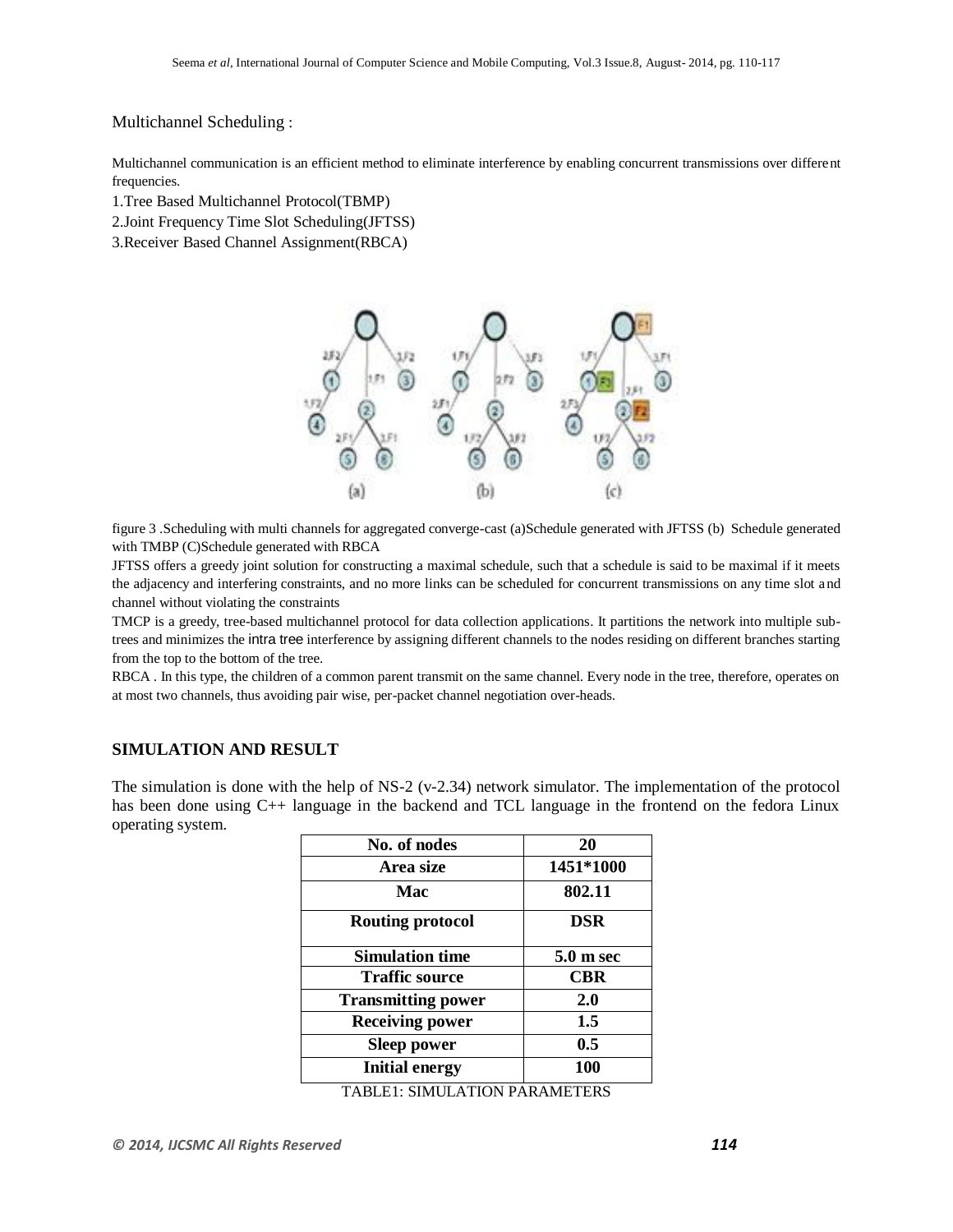

![](_page_5_Figure_2.jpeg)

![](_page_5_Figure_3.jpeg)

Figure 5 Analyzing neighbour nodes

![](_page_5_Figure_5.jpeg)

Figure 6 sending data packets to destination node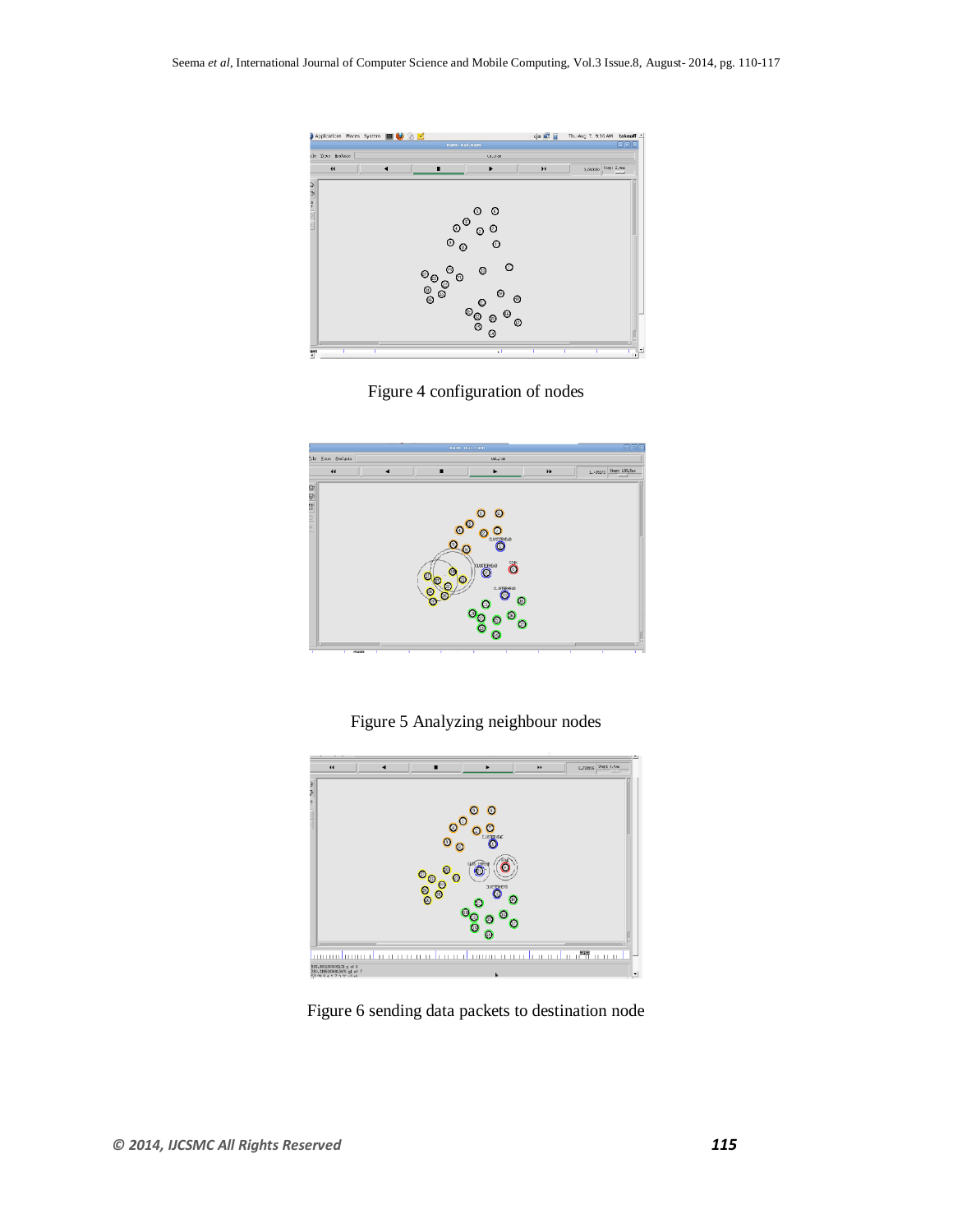![](_page_6_Figure_1.jpeg)

Figure 7. Throughput graph

This throughput x graph count all the received application packets in a network such that we can calculate the network throughput

## **CONCLUSION**

In this paper, we studied fast converge cast in WSN where nodes communicate using a TDMA protocol to minimize the schedule length. We addressed the fundamental limitations due to interference and half-duplex transceivers on the nodes and explored techniques to overcome the same. We found that while transmission power control helps in reducing the schedule length, multiple channels are more effective.

We also observed that node-based (RBCA) and link-based (JFTSS) channel assignment schemes are more efficient in terms of eliminating interference as compared to assigning different channels on different branches of the tree (TMCP). Once interference is completely eliminated, we proved that with half-duplex radios, the achievable schedule length is lower bounded by the maximum degree in the routing tree for aggregated converge cast, and for raw-data converge cast. Using optimal converge cast scheduling algorithms, we showed that the lower bounds are achievable once a suitable routing scheme is used. Through extensive simulations, we demonstrated up to an order of magnitude reduction in the schedule length for aggregated, and a 50 percent reduction for raw-data converge cast.

#### **REFERENCES**

[1] S. Gandham, Y. Zhang, and Q. Huang, "Distributed Time-Optimal Scheduling for Convergecast in Wireless Sensor Networks," Computer Networks, vol. 52, no. 3, pp. 610-629, 2008.

[2]K.K. Chintalapudi and L. Venkatraman, "On the Design of MAC Protocols for Low-Latency Hard Real-Time Discrete Control Applications over 802.15.4 Hardware," Proc. Int'l Conf. Information Processing in Sensor Networks (IPSN '08), pp. 356-367, 2008.

[3]. Talzi, A. Hasler, G. Stephan, and C. Tschudin, "PermaSense: Investigating Permafrost with a WSN in the Swiss Alps," Proc. Workshop Embedded Networked Sensors (EmNets '07), pp. 8-12, 2007.

[4]S. Upadhyayula and S.K.S. Gupta, "Spanning Tree Based Algorithms for Low Latency and Energy Efficient Data Aggrega-tion Enhanced Convergecast (DAC) in Wireless Sensor Net-works," Ad Hoc Networks, vol. 5, no. 5, pp. 626-648, 2007.

[5]T. Moscibroda, "The Worst-Case Capacity of Wireless Sensor Networks," Proc. Int'l Conf. Information Processing in Sensor Networks (IPSN '07), pp. 1-10, 2007.